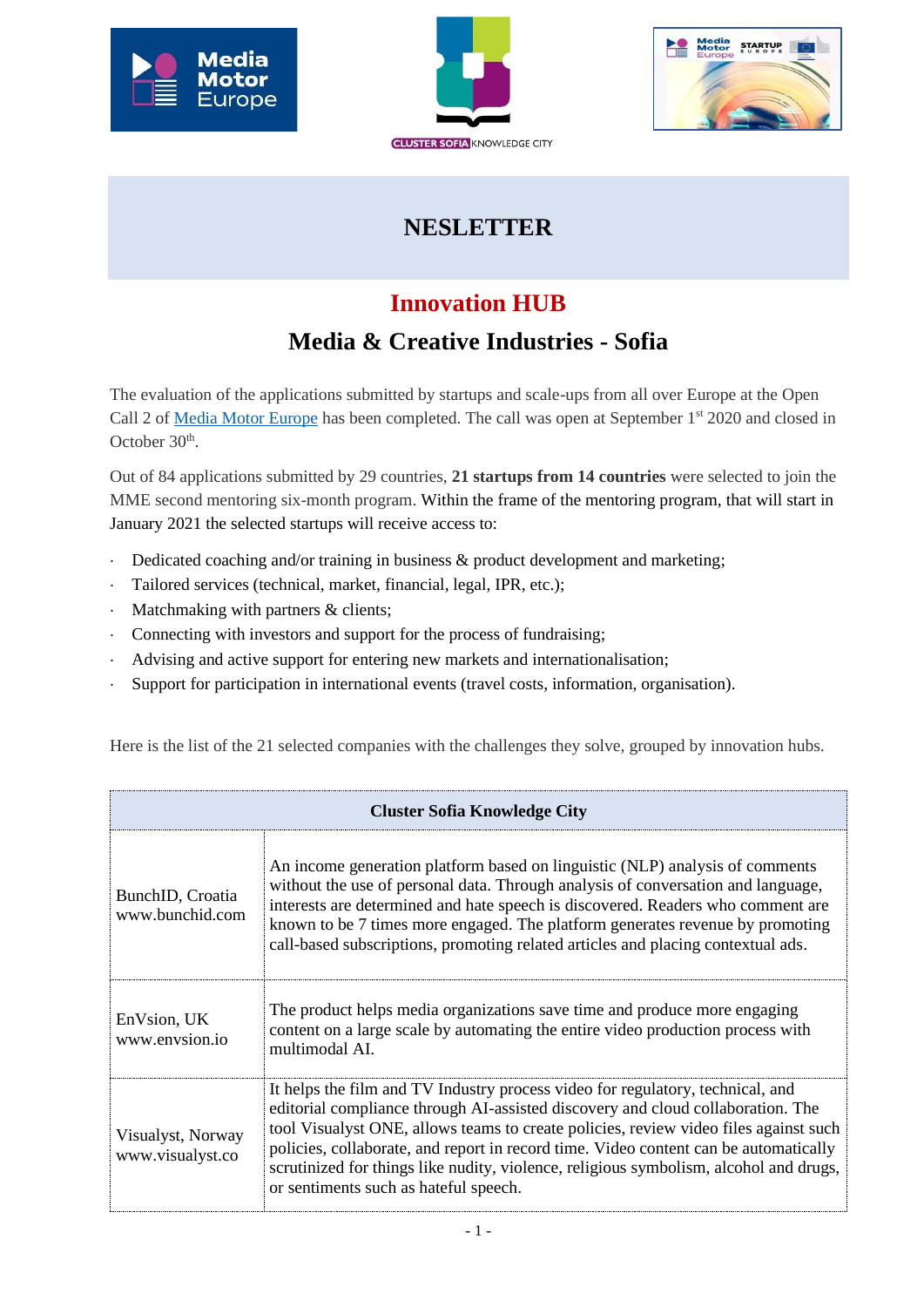| DeepVA, Germany<br>www.deepva.com                                        | The increasing demand for videos makes it impossible for media companies to<br>efficiently manage their growing library. Simply hiring more employees is<br>expensive and the task remains time consuming. DeepVA takes care of this process<br>and automatically categorizes and tags visual content while providing innovative<br>tools to create additional value from media!                                                                                                                                                                                                                                                                                                                             |  |
|--------------------------------------------------------------------------|--------------------------------------------------------------------------------------------------------------------------------------------------------------------------------------------------------------------------------------------------------------------------------------------------------------------------------------------------------------------------------------------------------------------------------------------------------------------------------------------------------------------------------------------------------------------------------------------------------------------------------------------------------------------------------------------------------------|--|
| Mimirium, Bulgaria<br>www.mimirium.io                                    | This ecosystem of different tools and protocols collects user information and stores<br>it securely on the users own device. All users running that software, form a<br>distributed network database, which can be used to extract aggregated anonymous<br>information. For their participation, the users get paid. It is a form of Universal<br>Private Data Basic Income.                                                                                                                                                                                                                                                                                                                                 |  |
| <b>Media City Bergen</b>                                                 |                                                                                                                                                                                                                                                                                                                                                                                                                                                                                                                                                                                                                                                                                                              |  |
| PromoMii's Nova,<br><b>United Kingdom</b><br>www.promomii.com            | An AI-powered video editing SaaS platform which allows creatives to quickly<br>search their media archive for specific content such as Celebrities - Facial<br>Attributes - Objects - Transcript & Words - Shots, edit the moments they choose<br>and create multiple new videos in minutes with the help of Computer Vision and<br>AI. The platform alleviates creatives of time-consuming editing tasks with<br>advanced human-machine interaction and facilitate in the transition to a data-driven<br>media industry 4.0.                                                                                                                                                                                |  |
| Froomle, Belgium<br>www.froomle.ai                                       | The reason why personalisation hasn't lived up to the expectations is due to the fact<br>that publishers are comparing the impact, the results of personalisation, to the<br>greats of personalisation like Facebook, Netflix, Google and Spotify, without<br>applying the same techniques and without using it to the same extent. Those<br>companies put personalisation front and center of their platforms. They make<br>personalisation part of their competitive advantage because they have the<br>techniques and the algorithms to do so. Publishers currently lack both the means<br>and the organisational buy-in to get to truly impactful personalisation. Froomle<br>offers solutions for both. |  |
| AISpotter, Finnland<br>www.aispotter.com                                 | The product eliminates the manual work of video production by automatically<br>generating intelligent highlights and video clips from any video. The service works<br>on pre-recorded videos and on live video streams. They are the best and fastest in<br>analysing events and highlights from any video.                                                                                                                                                                                                                                                                                                                                                                                                  |  |
| Design AI, Germany<br>www.design-ai.de                                   | An AI-based content warehouse that enables media companies to automatically<br>annotate their video content with deep understanding. Our USP is that instead of<br>offering a fixed AI off-the-shelf, our platform enables our clients to customize their<br>own AI via human-machine collaboration. Thus, they help to increase the<br>transparency over their videos, making every touchpoint more informed and highly<br>efficient.                                                                                                                                                                                                                                                                       |  |
| <b>Smart Touch</b><br>Systems, Estonia;<br>www.smarttouchsys<br>tems.com | Most local sports clubs and schools find it difficult to broadcast live sports events<br>on their social media accounts and websites due to expensive professional cameras<br>and broadcast services. VionLive is an affordable live video broadcast app for<br>iPhone. It is designed with sports specific broadcast tools, for streaming live video<br>on social media and other OTT platforms. Use of AI significantly lowers cost of<br>production and eliminates need to hire the camera crew.                                                                                                                                                                                                          |  |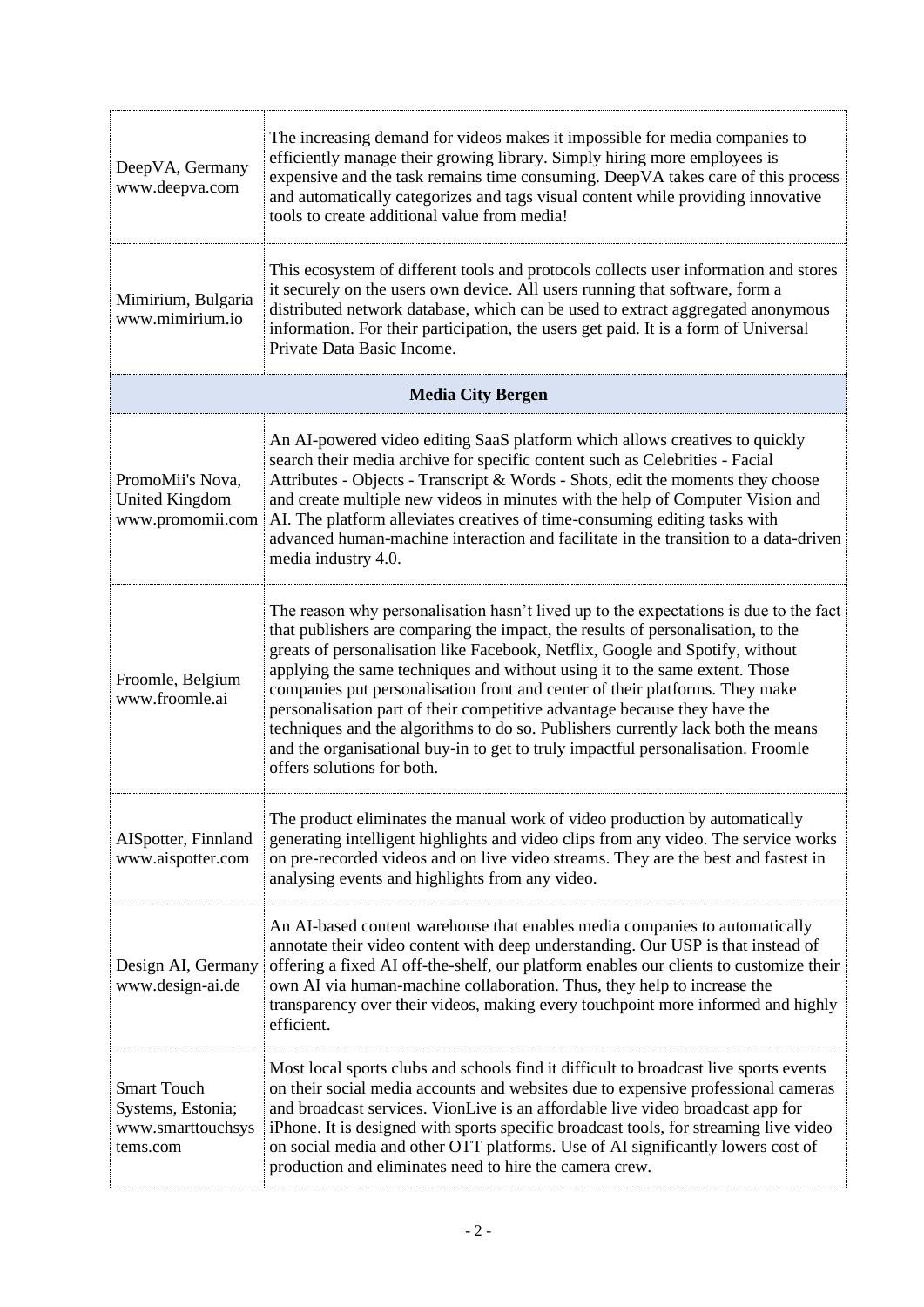| <b>VRT</b> - Brussels                                        |                                                                                                                                                                                                                                                                                                                                                                                                                                                                                                                                                                                                                                                                                                    |  |
|--------------------------------------------------------------|----------------------------------------------------------------------------------------------------------------------------------------------------------------------------------------------------------------------------------------------------------------------------------------------------------------------------------------------------------------------------------------------------------------------------------------------------------------------------------------------------------------------------------------------------------------------------------------------------------------------------------------------------------------------------------------------------|--|
| Factiverse, Norway<br>www.factiverse.no                      | An automated fact-checking platform with cutting-edge AI and NLP. Journalists,<br>communications professionals and content creators can save valuable time and<br>resources using our products. Our patented technology is developed at the<br>University of Stavanger. They are based in Norway, are part of the Norwegian<br>Media Cluster, supported by Valid TTO, Innovation Norway, Norwegian Research<br>Council and private investors.                                                                                                                                                                                                                                                      |  |
| Meeco, Belgium<br>www.meeco.me                               | Meeco is a global leader in the collection, protection $&$ permission management of<br>personal data and decentralised identity. Our award-winning, patented API<br>platform & tools enable people and organisations to securely exchange personal<br>data. Meeco's protection of personal data enables media platforms to implement<br>better data management practices. This lays the foundation for the trust required to<br>deliver personalisation and industry 4.0 use cases.                                                                                                                                                                                                                |  |
| Scriptix,<br>Netherlands<br>www.scriptix.io                  | It provides companies and partners with the best possible speech recognition<br>models on the market that enable them to make their content better digitally<br>accessible. They do not believe in a one-size-fits-all approach and work together<br>with their partners and customers to offer the best possible customized solutions                                                                                                                                                                                                                                                                                                                                                             |  |
| Geneea Analytics,<br><b>Czech Republic</b><br>www.geneea.com | The company is specialised in highly customised automatic processing of large<br>amounts of text. We work mainly for media houses, helping them to publish more<br>engaging articles faster and cheaper. The AI behind our tools automatically<br>analyses the text of articles and assists journalists by suggesting related photos,<br>articles, and keywords, taking into account the editorial guidelines and preferences<br>of each publisher.                                                                                                                                                                                                                                                |  |
| Datavillage,<br>Belgium<br>www.datavillage.me                | Datavillage unlocks the value of personal data by allowing both organisations and<br>their consumers to benefit from it. Through people's self-sovereign digital twins<br>made of all the personal data they create (whatever data source), we allow<br>organisations to access a unique source of insights about their users in order to<br>provide them with hyper-personalised experiences while always preserving their<br>privacy and remaining legally compliant. In a media world for which providing<br>access to relevant information is crucial, people controlled digital twins can<br>provide contextualised content recommendations based upon people's interests,<br>wills or needs. |  |
| <b>THERMI-Thessaloniki</b>                                   |                                                                                                                                                                                                                                                                                                                                                                                                                                                                                                                                                                                                                                                                                                    |  |
| Varia, Germany<br>www.varia.media                            | Varia is a text analytics company, specialized on information extraction and<br>opinion mining. Varia is providing "Perspectives as a Service", different<br>perspectives on a given text topic. Varia's journalistic research product is available<br>as SaaS or on-premise, stand alone or as API, to integrate nicely into existing<br>workflows.                                                                                                                                                                                                                                                                                                                                               |  |
| musicube, Germany;<br>www.musicu.be                          | Improves the music artists' access to their fans. Musicube trains an AI that "listens"<br>to music and describes it with a system of 800 markers. The result is SaaS, which<br>answers every question about music in a B2B context. Provides semantic search<br>that can be integrated into streaming services as well as in-depth search for<br>inspiration and content for TV channels and radio stations.                                                                                                                                                                                                                                                                                       |  |